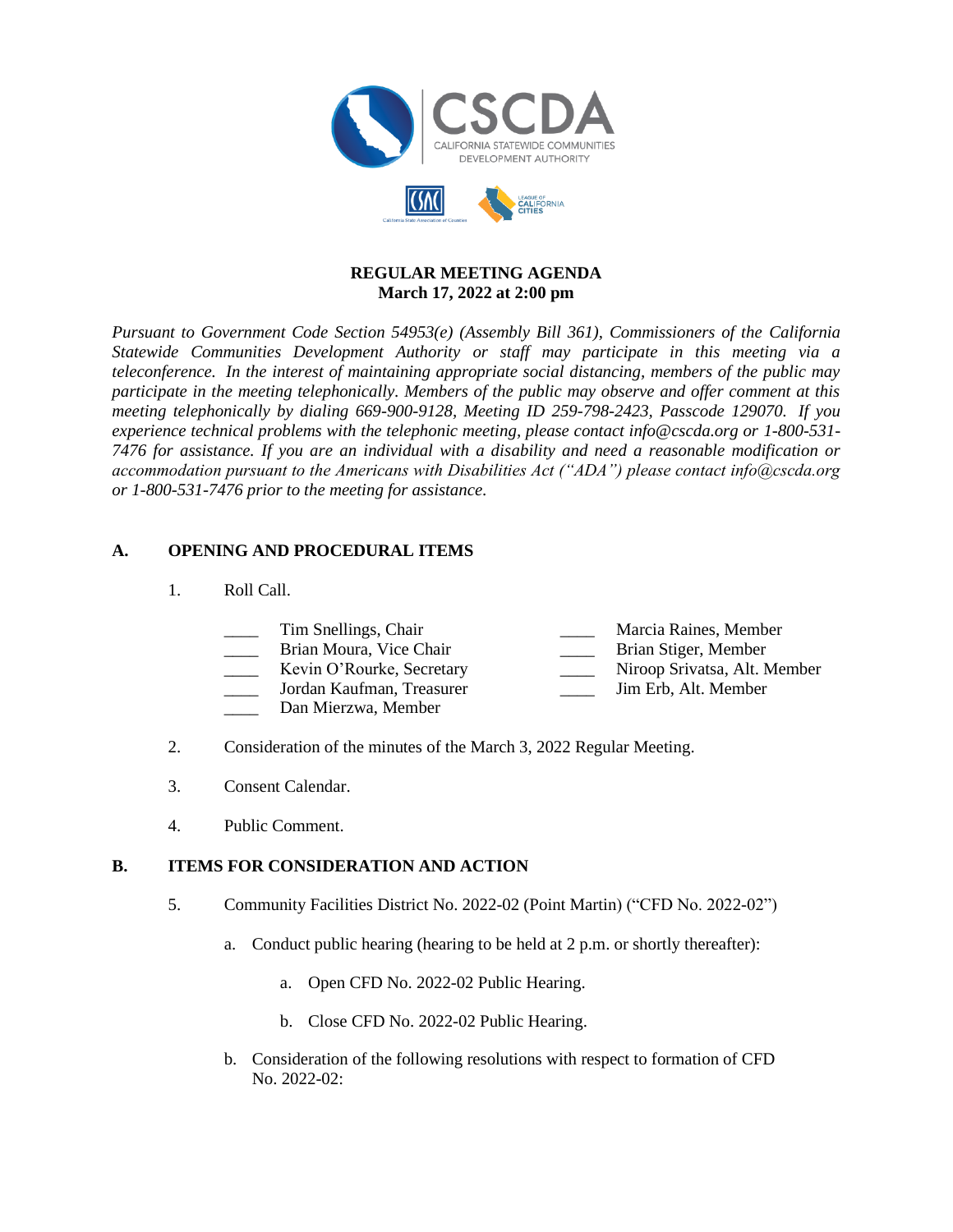- a. Resolution of formation establishing CFD No. 2022-02 providing for the levy of a special tax to finance certain public improvements and certain development impact fees.
- b. Resolution deeming it necessary to incur bonded indebtedness to finance certain public improvements and development impact fees to mitigate the impacts of development within CFD No. 2022-02.
- c. Resolution calling special mailed-ballot election within CFD No. 2022-02.
- c. Conduct special election within CFD No. 2022-02.
- d. Consider resolution declaring result of special mailed-ballot election within CFD No. 2022-02.
- e. Conduct first reading of "Ordinance Levying a Special Tax for Fiscal Year 2022- 2023 and Following Fiscal Years Solely Within and Relating to California Statewide Communities Development Authority Community Facilities District No. 2022-02 (Point Martin), City of Daly City, County of San Mateo, State of California".
- 6. Change Proceedings and Related Matters for California Statewide Communities Development Authority Community Facilities District No. 2016-01 (Napa Pipe), County of Napa, State of California ("CFD No. 2016-01")
	- a. Conduct public hearing (hearing to be held at 2 p.m. or shortly thereafter).
	- b. Consideration of resolution calling special mailed-ballot election within CFD No. 2016-01.
	- c. Conduct special election within CFD No. 2016-01.
	- d. Consider resolution of change amending the appropriations limit and the authorization to incur bonded indebtedness for CFD No. 2016-01.
	- e. Consideration of resolution approving and authorizing the execution of the first supplemental indenture relating to the CFD No. 2016-01 Special Tax Bonds, Series 2017A (Federally Taxable).
- 7. Consideration of the issuance of commercial PACE bonds to finance energy efficiency improvements, water conservation improvements, seismic retrofit and safety improvements not-to-exceed \$3,000,000 for Frey Vineyards, unincorporated County of Mendocino.
- 8. Consideration of scholarship award for the Local Government Summer Institute at Stanford for Jessica Deakyne, Scheereen Dedman and Louie Lacasella.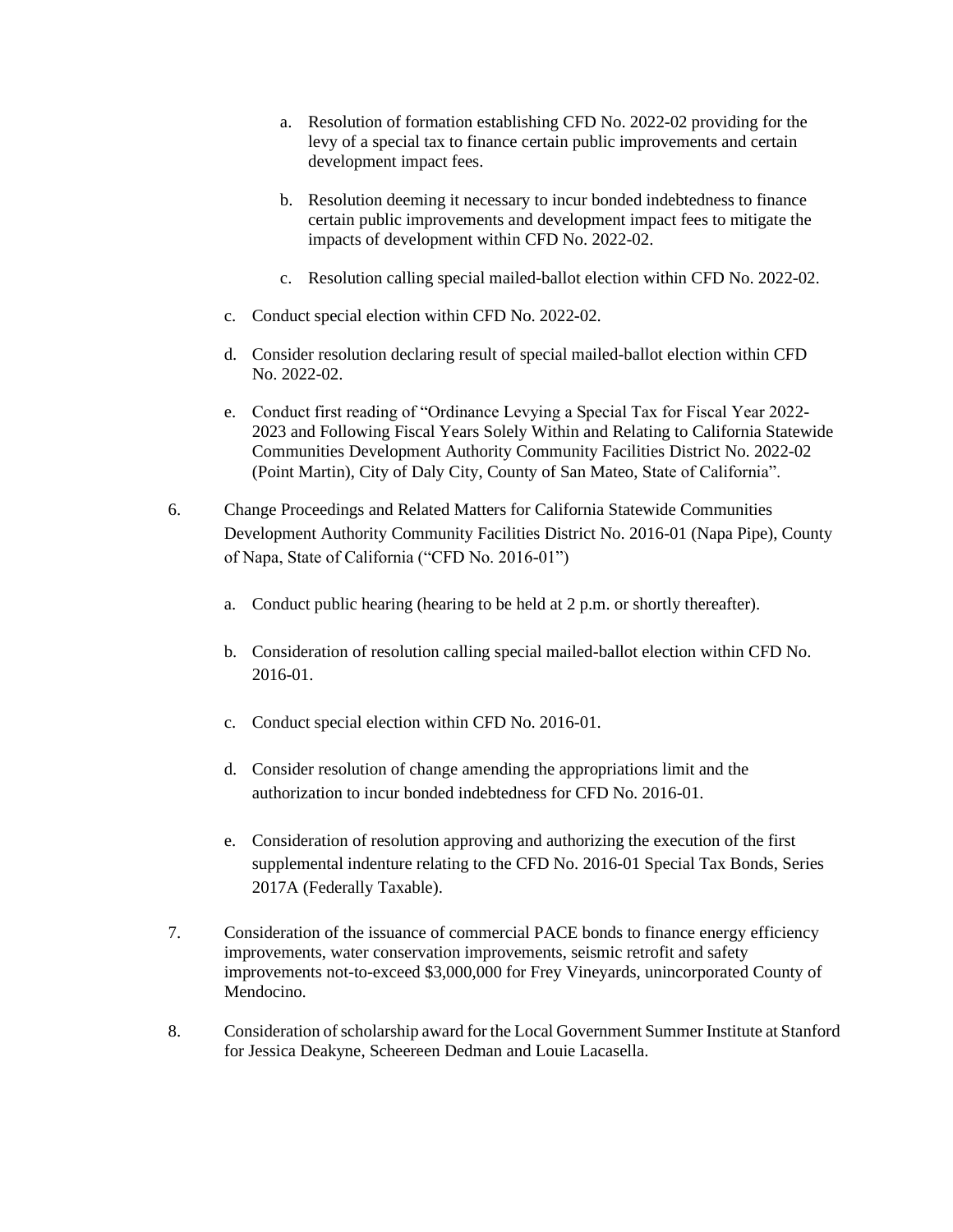# **C. STAFF ANNOUNCEMENTS, REPORTS ON ACTIVITIES OR REQUESTS**

- 9. Executive Director Update.
- 10. Staff Updates.
- 11. Adjourn.

**NEXT MEETING:** Thursday, April 7, 2022 at 2:00 p.m.